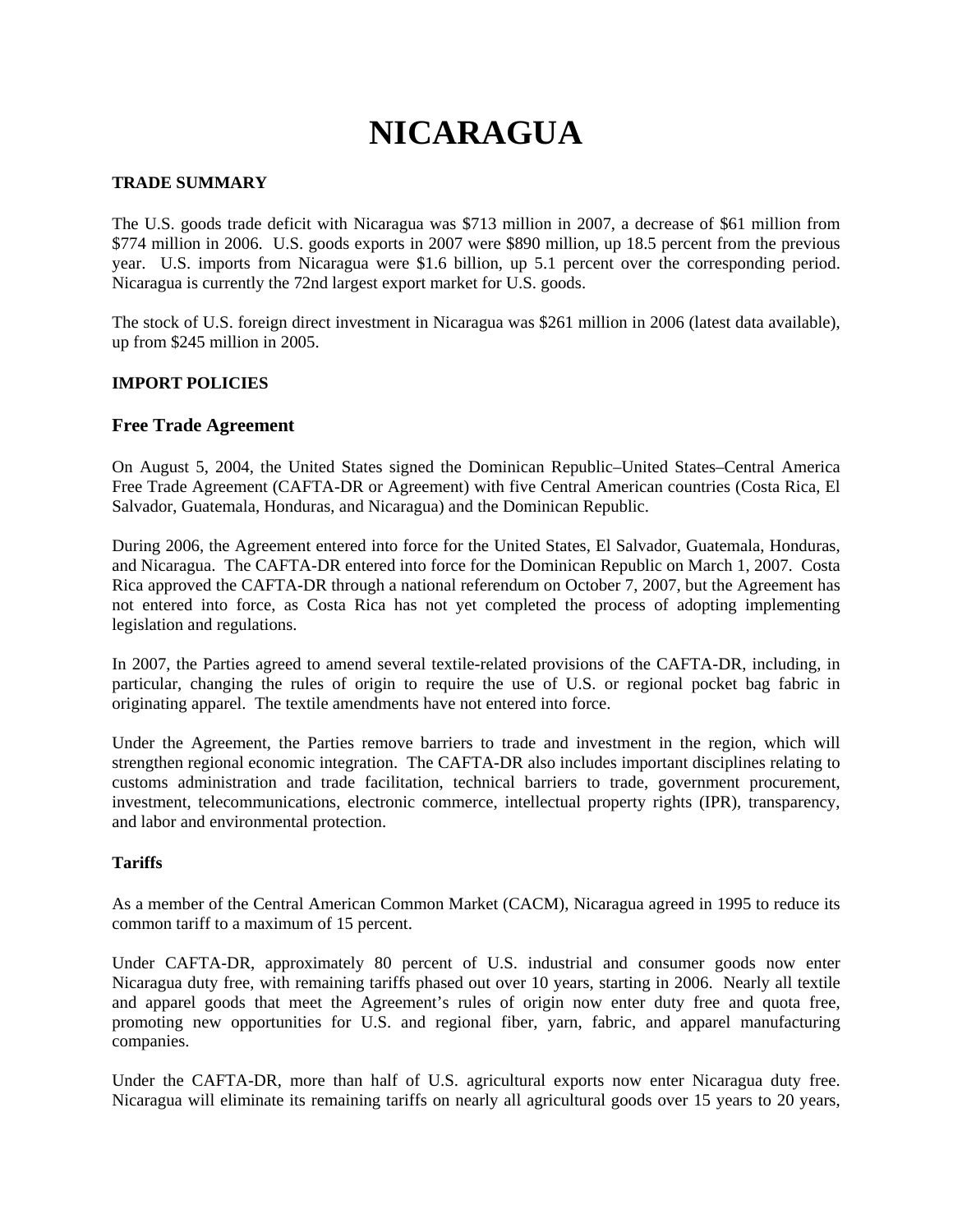including those on pork, rice, and yellow corn. Nicaragua will eliminate its tariffs on chicken leg quarters and rice within 18 years and on dairy products within 20 years. For certain products, tariff-rate quotas (TRQs) will permit some duty free access for specified quantities during the tariff phase out period, with the duty free amount expanding during that period. Nicaragua will liberalize trade in white corn through expansion of a TRQ, rather than by tariff reductions.

Nicaragua and the other Parties have agreed to improve transparency and efficiency in administering customs procedures, including the CAFTA-DR rules of origin. Under the CAFTA-DR, Nicaragua committed to ensuring greater procedural certainty and fairness in the administration of these procedures, and all the CAFTA-DR countries agreed to share information to combat illegal transshipment of goods.

# **Nontariff Measures**

The government levies a "selective consumption tax" on some luxury items that is 15 percent or less, with a few exceptions. The tax is not applied exclusively to imports; however, domestic goods are taxed on the manufacturer's price, while imports are taxed on the cost, insurance, and freight value. Alcoholic beverages and tobacco products are taxed on the price charged to the retailer.

# **STANDARDS, TESTING, LABELING, AND CERTIFICATION**

On February 18, 2005, the government of Nicaragua issued a decree authorizing the Ministry of Agriculture to recognize the equivalency of foreign meat and poultry sanitary measures. After auditing the U.S. meat and poultry inspection system, the government of Nicaragua recognized the equivalence of the U.S. food safety and inspection systems for meat and poultry, thereby eliminating the need for plantby-plant inspections in the United States.

The U.S. Department of Agriculture's Animal and Plant Health Inspection Service has entered into protocols with Nicaragua for the export of U.S. rice, wheat, yellow corn, and seed potatoes. All packaged food products must be registered with the Ministry of Trade, Industry, and Development. If a product is imported in bulk and packaged in Nicaragua, a phytosanitary or sanitary certificate is required from the country of origin and the Nicaraguan Ministry of Health. Such certificates issued by Nicaragua are not required for products packaged in the United States. However, at this point, Nicaragua continues to maintain bans on U.S. boneless beef from animals over 30 months of age, bone-in-beef, and live cattle, which are inconsistent with the World Organization for Animal Health (OIE) guidelines.

Under the CAFTA-DR, Nicaragua reaffirmed its commitment to abide by the terms of the World Trade Organization's (WTO) Import Licensing Agreement. Import licenses are required to import alcoholic beverages and all brands of alcoholic beverages must be registered annually with the Ministry of Health. U.S. industry has expressed concern about Nicaragua's proposed standards for alcoholic beverages distilled from sugarcane. However, Nicaragua and the other Central American countries are developing common standards for the importation of several key products, including distilled spirits, an effort that may eventually facilitate trade.

Law 291, approved in 1998, regulates the importation of products of agricultural biotechnology. The law was modified in 2003 to establish the Commission on Risk Analysis for Genetically Modified Organisms (CONARGEN), a panel composed of representatives from government and the academic community. According to the law, the Minister of Agriculture and Forestry, taking into consideration risk analysis conducted by CONAGREN, makes a final decision on biotechnology imports. Through this process, Nicaragua has allowed the entry of yellow corn for animal feed. Law 291 also addresses the field-testing of biotechnology crops.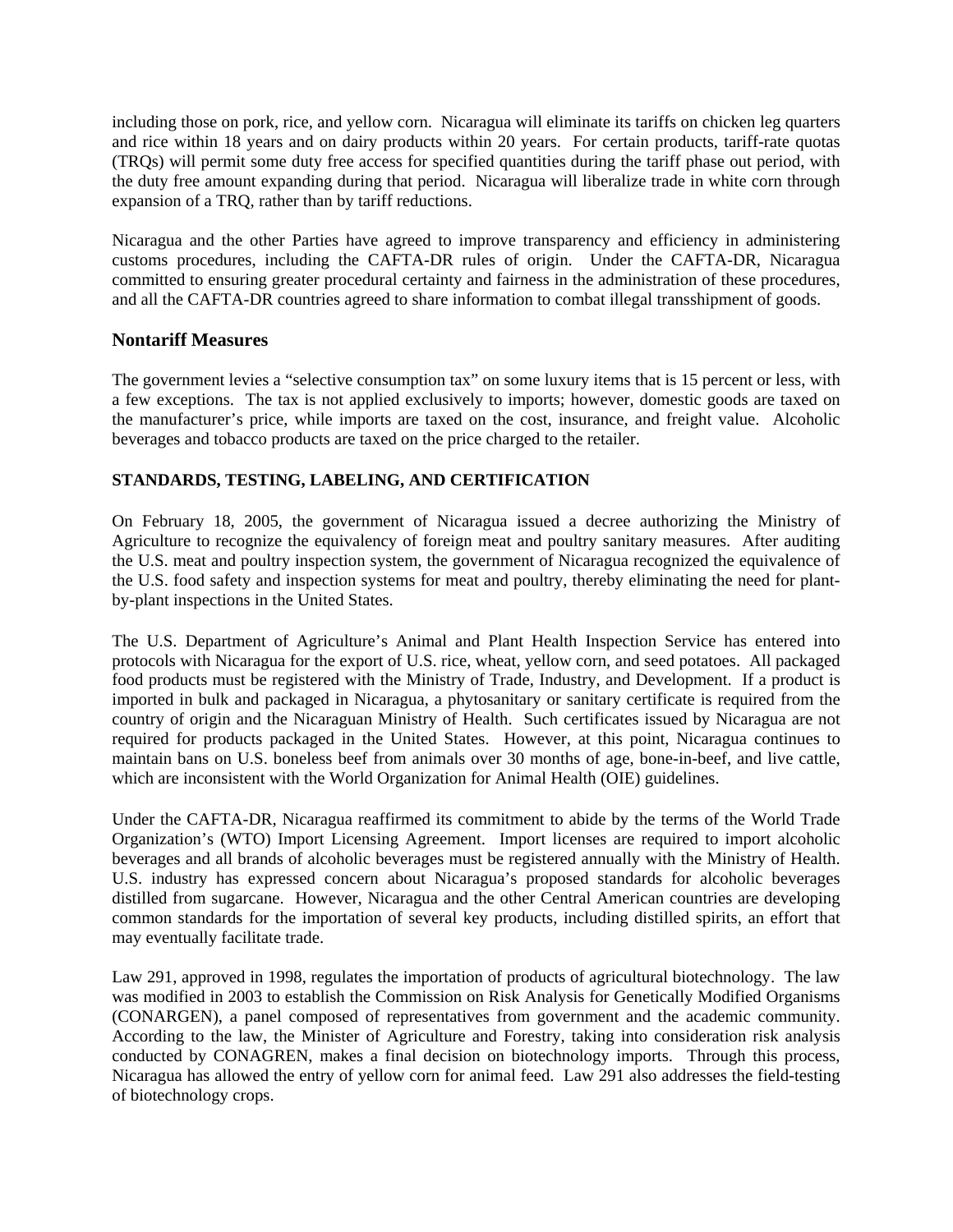Two bills that would regulate the importation of products of agricultural biotechnology are pending in the National Assembly. The former Bolanos administration submitted a bill including science-based provisions to the National Assembly in 2005, known as the Law on the Prevention of Risks from Living Organisms Modified through Molecular Biotechnology. This bill comprehensively defines the technical criteria and procedures needed to conduct the risk analysis currently required by Law 291. The Ortega Administration has submitted a competing bill on Sovereignty, Food Security, and Nutrition that would prohibit the government from accepting food aid containing agricultural biotechnology products. The proposal would also establish a National Commission headed by the President, to regulate all food aid donations and to draft, implement, and evaluate food security policies.

Nicaragua is a signatory of the Cartagena Protocol on Biosafety. As mandated by the protocol, Nicaragua requires that agricultural goods containing living modified organisms (LMOs) – unless they include 95 percent or greater non-LMO content – be labeled to indicate that they "may contain" LMOs.

#### **GOVERNMENT PROCUREMENT**

The CAFTA-DR requires the use of fair and transparent government procurement procedures, including advance notice of purchases and timely and effective bid review procedures for procurement covered by the Agreement. Under the CAFTA-DR, U.S. suppliers may bid on procurements of most Nicaraguan government entities, including key ministries and state-owned enterprises, on the same basis as Nicaraguan suppliers. To make its bidding process more transparent and efficient, Nicaragua launched a computer-based procurement system in 2006. The anti-corruption provisions of the CAFTA-DR require each government to ensure under its domestic law that bribery in matters affecting trade and investment, including government procurement, is treated as a criminal offense, or is subject to comparable penalties. Procurement by government entities not covered by the CAFTA-DR, such as the National Electricity Company, remains subject to nontransparent and irregular procurement practices.

Nicaragua is not a signatory to the WTO Agreement on Government Procurement.

## **EXPORT SUBSIDIES**

Nicaragua does not provide export financing. However, all exporters receive tax benefit certificates equivalent to 1.5 percent of the free on board value of the exported goods. Under the CAFTA-DR, Nicaragua is not permitted to adopt new duty waivers or expand existing duty waivers that are conditioned on the fulfillment of a performance requirement (*e.g.*, the export of a given level or percentage of goods). However, Nicaragua may maintain such duty waiver measures for such time as it is an Annex VII country for the purposes of the WTO Agreement on Subsidies and Countervailing Measures (SCM Agreement). Thereafter, Nicaragua must maintain any such measures in accordance with Article 27.4 of the SCM Agreement.

## **INTELLECTUAL PROPERTY RIGHTS (IPR) PROTECTION**

The CAFTA-DR provides improved standards for the protection and enforcement of a broad range of IPR, which are consistent with U.S. and international intellectual property standards, as well as with emerging international standards of protection and enforcement. Such improvements include state-of-theart protections for digital copyrighted products such as software, music, text, and videos; stronger protection for patents, trademarks, and test data, including an electronic system for the registration and maintenance of trademarks, and further deterrence of piracy and counterfeiting.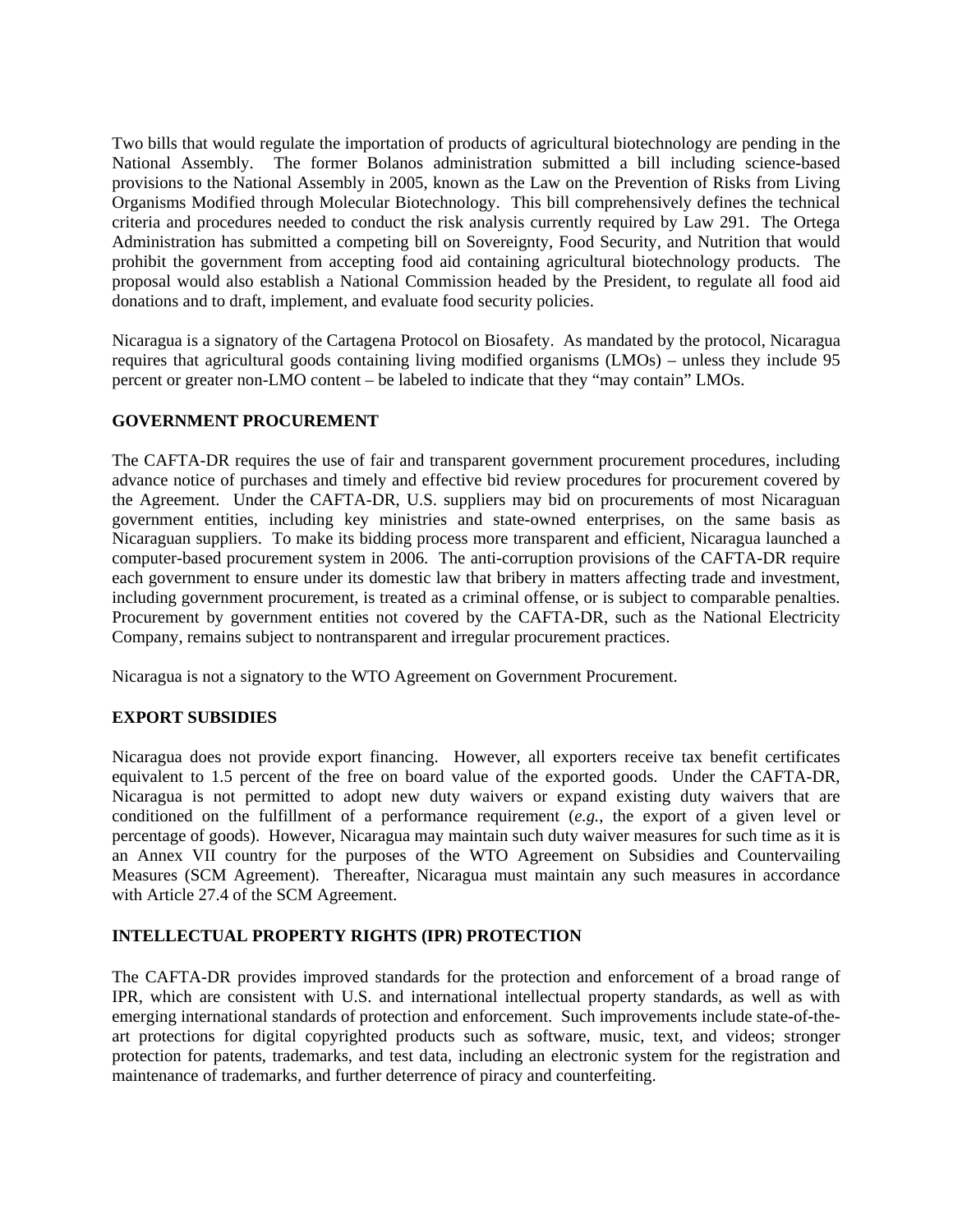However, Nicaraguan efforts to enforce intellectual property law remain limited. During the first 10 months of 2007, the Nicaraguan government conducted only 20 raids and the police seized 58,547 pirated DVDs, 21,629 CDs, 13 computers, 3 multi-purpose copiers, and other audiovisual equipment worth approximately \$123,000. In July 2007, the Nicaraguan Government successfully prosecuted a case in a local court against a Nicaraguan citizen selling pirated music CDs, but the offender's sentence of 2 years in prison was reduced to parole and a 5,000 Córdobas (\$267) fine. The Prosecutor General and National Police are currently investigating 28 intellectual property cases for possible prosecution.

## **SERVICES BARRIERS**

# **Financial Services**

The CAFTA-DR ensures that U.S. financial services companies have full rights to establish subsidiaries, joint ventures, or bank branches, and U.S. insurance suppliers enjoy full rights to establish subsidiaries and joint ventures, with a phase-in provision for branches of financial services companies. Nicaragua allows U.S. based firms to supply insurance on a cross-border basis, including reinsurance; reinsurance brokerage; marine, aviation, and transport insurance; in addition to other insurance services.

# **Other Services Issues**

Nicaragua accords substantial market access across its entire services regime, including financial services, subject to very few exceptions. The Law on Promotion of National Artistic Expression and on Protection of Nicaraguan Artists (Law 215, 1996) requires that foreign production companies contribute 5 percent of total production costs to a national cultural fund. In addition, the law requires that 10 percent of the technical, creative, and/or artistic staff be locally hired. Under the CAFTA-DR, Nicaragua does not require U.S. film productions to contribute to the cultural fund or hire locally. Under the CAFTA-DR, Nicaragua opened its telecommunications sector to U.S. investors, service providers, and suppliers. U.S. exports of telecommunications equipment receive duty free treatment. The telecommunications sector is fully privatized and open to competition. Enitel, the former state telephone company, is now 99 percent owned by a Mexican telecommunications company. The mobile telephone industry in Nicaragua is served by two nationwide operators. Enitel controls switching for all cellular service and, therefore, may exercise leverage over companies seeking interconnection. The telecommunications regulator, TELCOR, has generally encouraged competition in its licensing and regulatory practices. However, a legal dispute between the executive and legislative branches over the country's public regulatory framework has resulted in a leadership stalemate at TELCOR.

# **INVESTMENT BARRIERS**

The CAFTA-DR establishes a more secure and predictable legal framework for U.S. investors operating in Nicaragua. Under the Agreement, all forms of investment are protected, including enterprises, debt, concessions, contracts, and intellectual property. U.S. investors enjoy, in almost all circumstances, the right to establish, acquire, and operate investments in Nicaragua on an equal footing with local investors. Among the rights afforded to U.S. investors are due process protections and the right to receive fair market value for property in the event of an expropriation. Investor rights are protected under the CAFTA-DR by an impartial procedure for dispute settlement that is fully transparent and open to the public. Submissions to dispute panels and dispute panel hearings will be open to the public, and interested parties will have the opportunity to submit their views.

During the 1980s, the Sandinista government confiscated some 28,000 real properties. Since 1990, thousands of individuals have filed claims for the properties' return or for compensation. Compensation